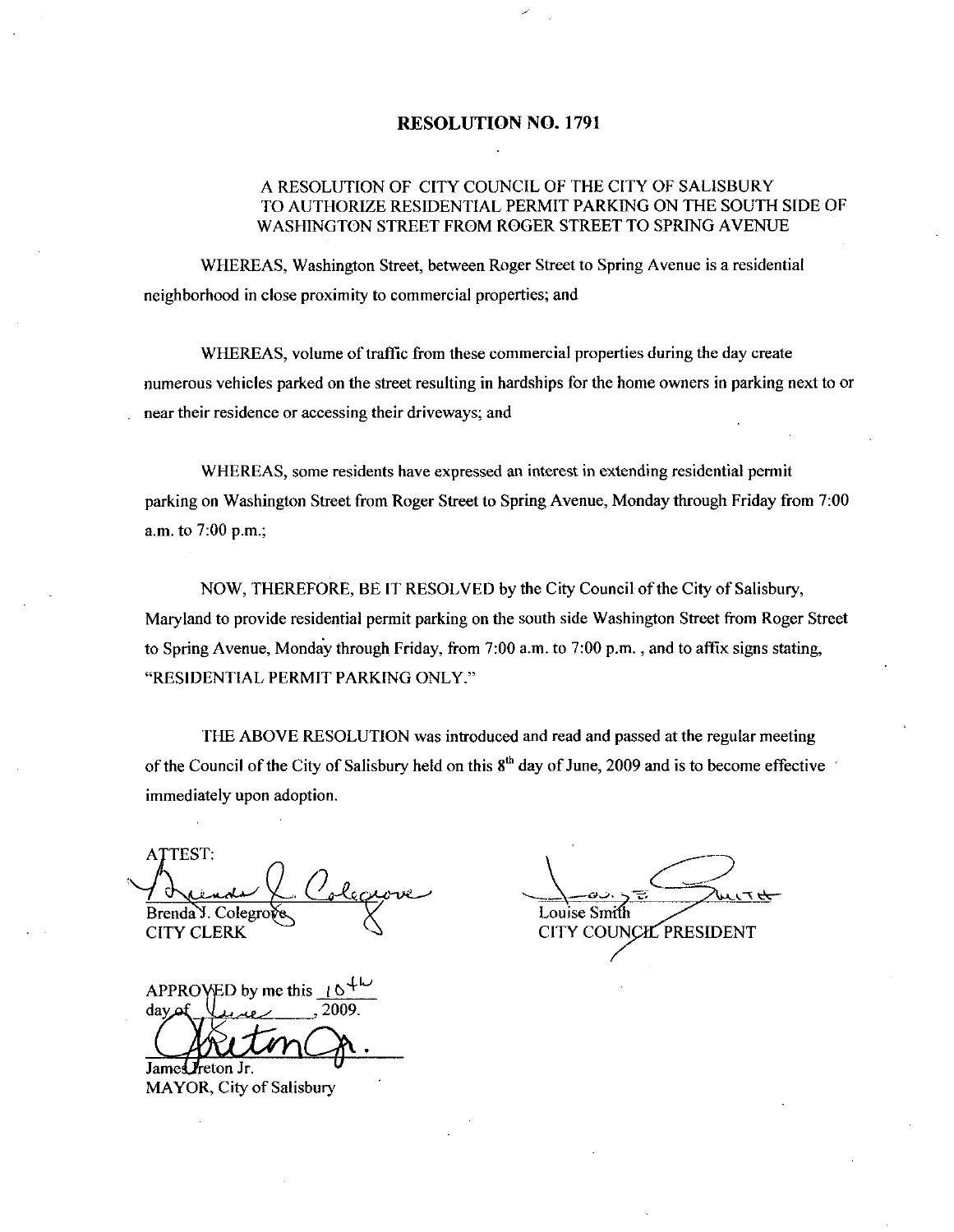### City of Salisbury

# Memo

1

| To:   | John Pick, City Administrator                                                        |  |  |  |  |
|-------|--------------------------------------------------------------------------------------|--|--|--|--|
|       | <b>From:</b> Karen Reddersen, Assistant Director of Internal Services $\binom{1}{x}$ |  |  |  |  |
|       | Date: June 1, 2009                                                                   |  |  |  |  |
| Re: ` | Request for Residential Parking District                                             |  |  |  |  |
|       |                                                                                      |  |  |  |  |

Chapter 10.28 of the City of Salisbury Code allows the City Council to designate parking on Chapter 10.28 of the City of Salisbury Code allows the City Council to designate parking of streets in a particular area to be restricted by permit. The Council may prohibit non-permit parking in such area and that street parking in such areas and that street would be posted as a permit area. Residents of that street would be required to fill out an application to receive the appropriate permits. Permits are renewed each year, effective July  $1<sup>st</sup>$ . Permits are street specific, there is no charge for the permits and there is a limit of one permit per licensed driver or per registered vehicle.

Attached please find aresolution requesting the extension of the residential parking disfict to the south side of Washington Street, from Roger Street to Spring Avenue. There are eighteen houses on this block of Washington Street and a majority of homeowners have signed the petition requesting the residential parking district (copy of petition attached). They have asked for residential permit parking Monday through Friday, from 7:00 a.m.-7:00 p.m.

Per review of the petition and discussion with some of the residents, parking is difficult at times on this street due to the amount of traffic that uses the entire street for parking related to the commercial uses across the street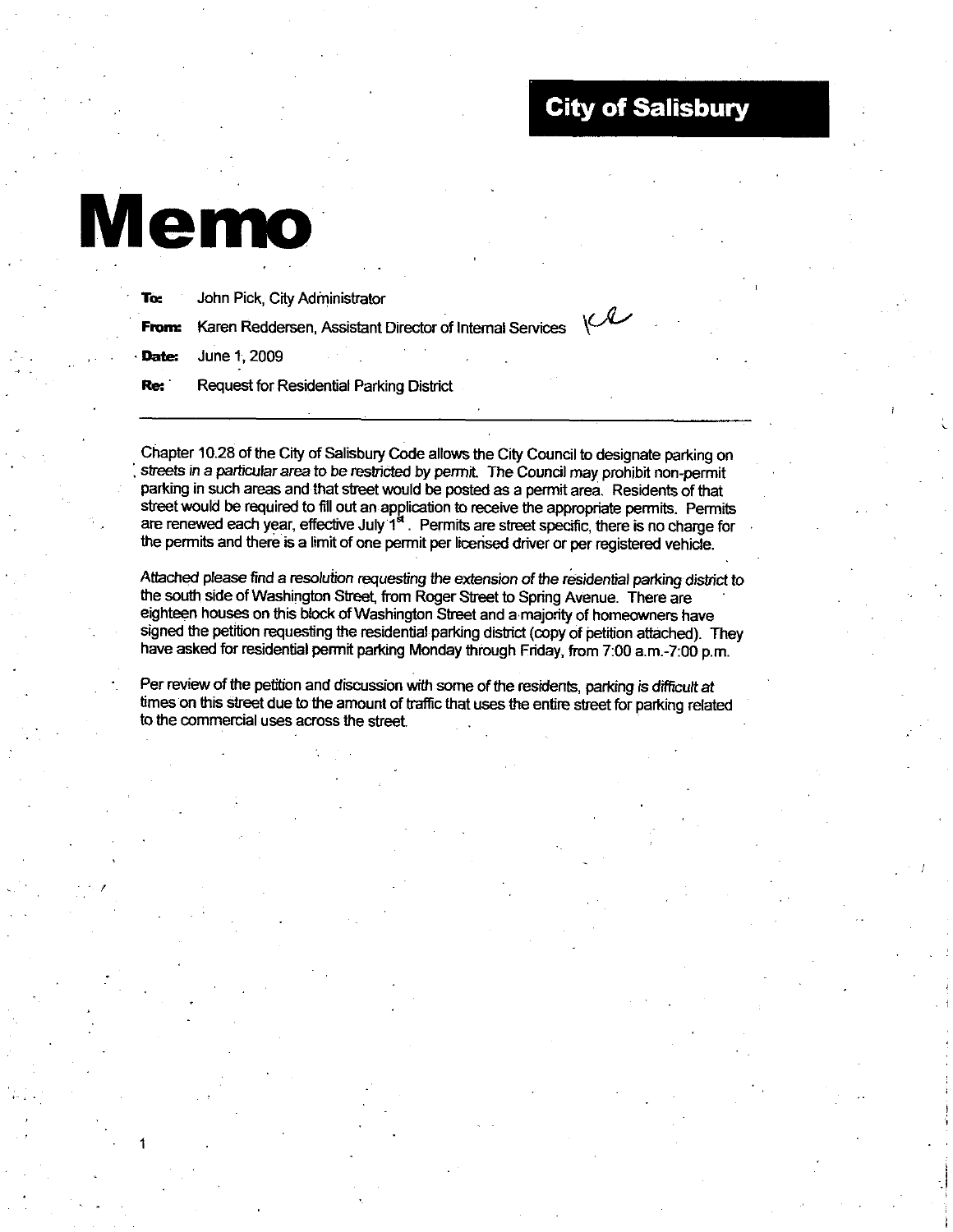Council of the City of Salisbury, Maryland 125 N. Division Street Salisbury, MD 21801

Joyce Parker 518 Washington Street Salisbury, MD 21801 May 10, 2009

To whom it may concern:

The residents listed on the attached petition request "*Permit Only Parking*" on the south side of Washington Street, from Roger Street to Spring Avenue. We ask that the permit parking requirement be limited to weekdays d side of Washington Street, from Roger Street to Spring Avenue. We ask that the permit The residents listed on the attached petition request "*Permit Only Parking*" on the soutl side of Washington Street, from Roger Street to Spring Avenue. We ask that the permit parking requirement be limited to weekdays du

The rational for this request is based on the amount of traffic generated by the commercial uses located across the street from our homes These uses frequently leave patrons using the residential side of the street for easy access to conduct their business.

If you have any questions, please contact me at  $(410)$  742-7667.

Thank you in advance for your cooperation

Respectfully

Joyce Parker Resident, 518 Washington Street

orker<br>1, 518 Washingto<br>2007 CP ear<br>Parker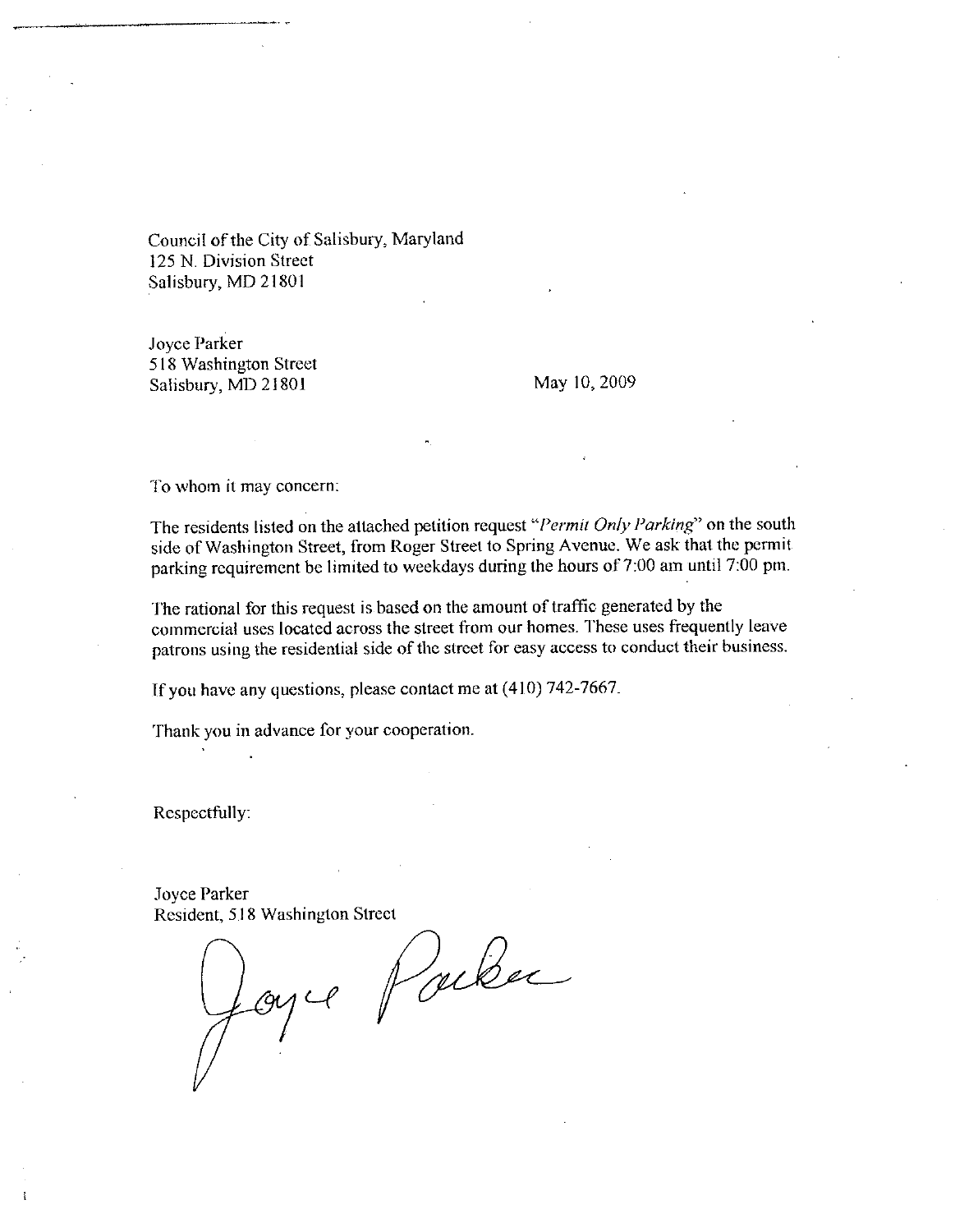## WASHINGTON STREET, SALISBURY, MARYLAND 21801 PETITION TO CHANGE STREET PARKING TO "PERMIT ONLY/MON.-FRI. 7:00AM-7:00PM" PARKING"

| <b>ADDRESS</b> | <b>OWNER NAME</b> | <b>SIGNATURE</b> | <b>FOR</b><br>PERMIT | <b>AGAINST</b><br><b>PERMIT</b> | DATE                               |
|----------------|-------------------|------------------|----------------------|---------------------------------|------------------------------------|
| 518            | ∖Ծն∧              | alle<br>ayer     | <u>J-es</u>          |                                 | 6789<br>$\mathcal{L}$ .            |
| 512            | <u>llentta</u>    | てィノ              | te s                 |                                 | $0^{\,G}$<br>57<br>$\sqrt{2}$      |
| 526            |                   |                  |                      |                                 | - 84                               |
| 516            | Robert 2 Johnson  |                  | Yes                  |                                 | $5 - 7$                            |
| $30^{\circ}$   | John MAGOON       |                  | $\mathscr{L}_\tau$   |                                 | $\langle \partial \varphi \rangle$ |
| متحتا          | evel              |                  |                      |                                 | 7.70                               |
|                | مملكاته           |                  | ╯                    |                                 |                                    |
| 502            |                   |                  |                      |                                 | .55<br> S                          |
| 506            | Harvey<br>4shton  |                  | e                    |                                 | 10/09                              |
| <u>522</u>     | regn)             |                  | 100                  |                                 | 5/16/09                            |
| 528            | EST<br>707        |                  | 55                   |                                 | 50/07                              |
|                |                   |                  |                      |                                 |                                    |
|                |                   |                  |                      |                                 |                                    |
|                |                   |                  |                      |                                 |                                    |